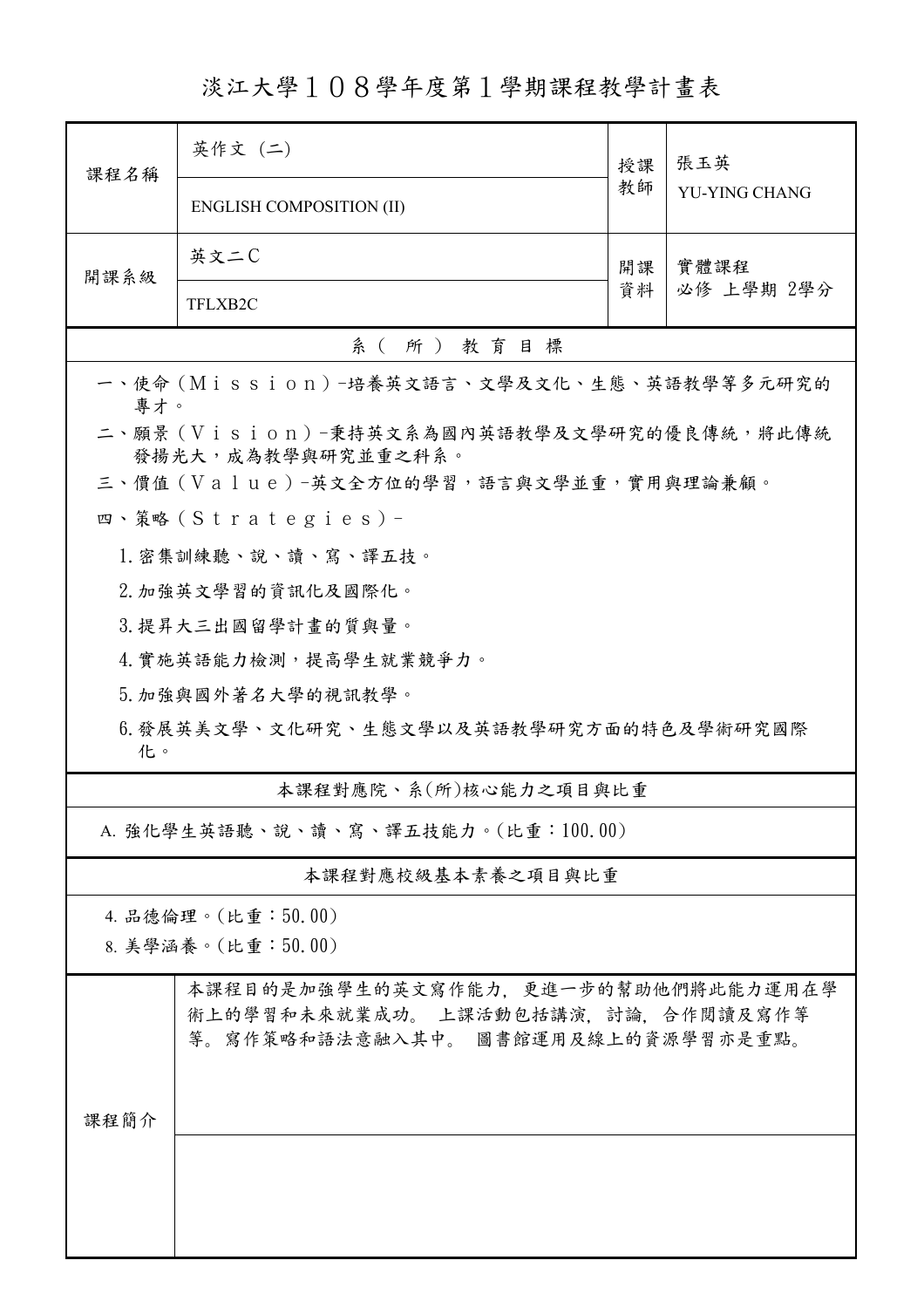This course aims at developing students' English writing skills. The entire course is divided into three domains. First, students will be taught basic writing concepts including the content paragraphs and the format. Second, students will be taught different writing techniques, including transition between sentences and paragraphs and outlining, revising, and editing in the writing process. Last, students will be taught not only academic writing genres, but also writing for workplace such as emails, letters and library research.

## 本課程教學目標與認知、情意、技能目標之對應

將課程教學目標分別對應「認知(Cognitive)」、「情意(Affective)」與「技能(Psychomotor)」 的各目標類型。

一、認知(Cognitive):著重在該科目的事實、概念、程序、後設認知等各類知識之學習。

二、情意(Affective):著重在該科目的興趣、倫理、態度、信念、價值觀等之學習。

三、技能(Psychomotor):著重在該科目的肢體動作或技術操作之學習。

| 序<br>號         | 教學目標(中文)                     |                                 |    | 教學目標(英文)                                                                  |                                                 |  |
|----------------|------------------------------|---------------------------------|----|---------------------------------------------------------------------------|-------------------------------------------------|--|
|                |                              | 1 1. 訓練聽、說、讀、寫等之技能。             |    | Train students' listening, speaking, reading and<br>writing skills.       |                                                 |  |
| 2 <sup>1</sup> | 2. 加強英文學習的資訊化, 並善用<br>圖書館。   |                                 |    | Enhance students' ability to use information and use<br>well the library. |                                                 |  |
|                | 3 3.提高學生就業競爭力。               |                                 |    | Polish students' writing ability for career success.                      |                                                 |  |
|                | 4 培養學生批判思考能力。                |                                 |    | Develop students' critical thinking.                                      |                                                 |  |
|                | 教學目標之目標類型、核心能力、基本素養教學方法與評量方式 |                                 |    |                                                                           |                                                 |  |
| 序號             | 目標類型                         | 院、系 $(\text{m})$<br>核心能力   基本素養 | 校級 | 教學方法                                                                      | 評量方式                                            |  |
| $\mathbf{1}$   | 認知                           | A                               | 48 | 講述、討論、發表、實作、模<br>擬                                                        | 測驗、作業、討論(含<br>課堂、線上)、實<br>作、報告(会口頭、書<br>面)、活動參與 |  |
| 2              | 技能                           | A                               | 48 | 講述、討論、發表、實作、體<br>驗、模擬                                                     | 測驗、作業、討論(含<br>課堂、線上)、實<br>作、報告(含口頭、書<br>面)、活動參與 |  |
| 3              | 技能                           | A                               | 48 | 講述、討論、發表、實作、模<br>擬                                                        | 測驗、作業、實作、報<br>告(含口頭、書面)、活<br>動參與                |  |
| 4              | 認知                           | A                               | 48 | 講述、討論、發表、實作、模<br>擬                                                        | 測驗、作業、討論(含<br>課堂、線上)、實<br>作、報告(含口頭、書<br>面)      |  |
| 授課進度表          |                              |                                 |    |                                                                           |                                                 |  |
| 週次             | 日期起訖                         |                                 |    | 内 容 (Subject/Topics)                                                      | 備註                                              |  |
|                |                              |                                 |    |                                                                           |                                                 |  |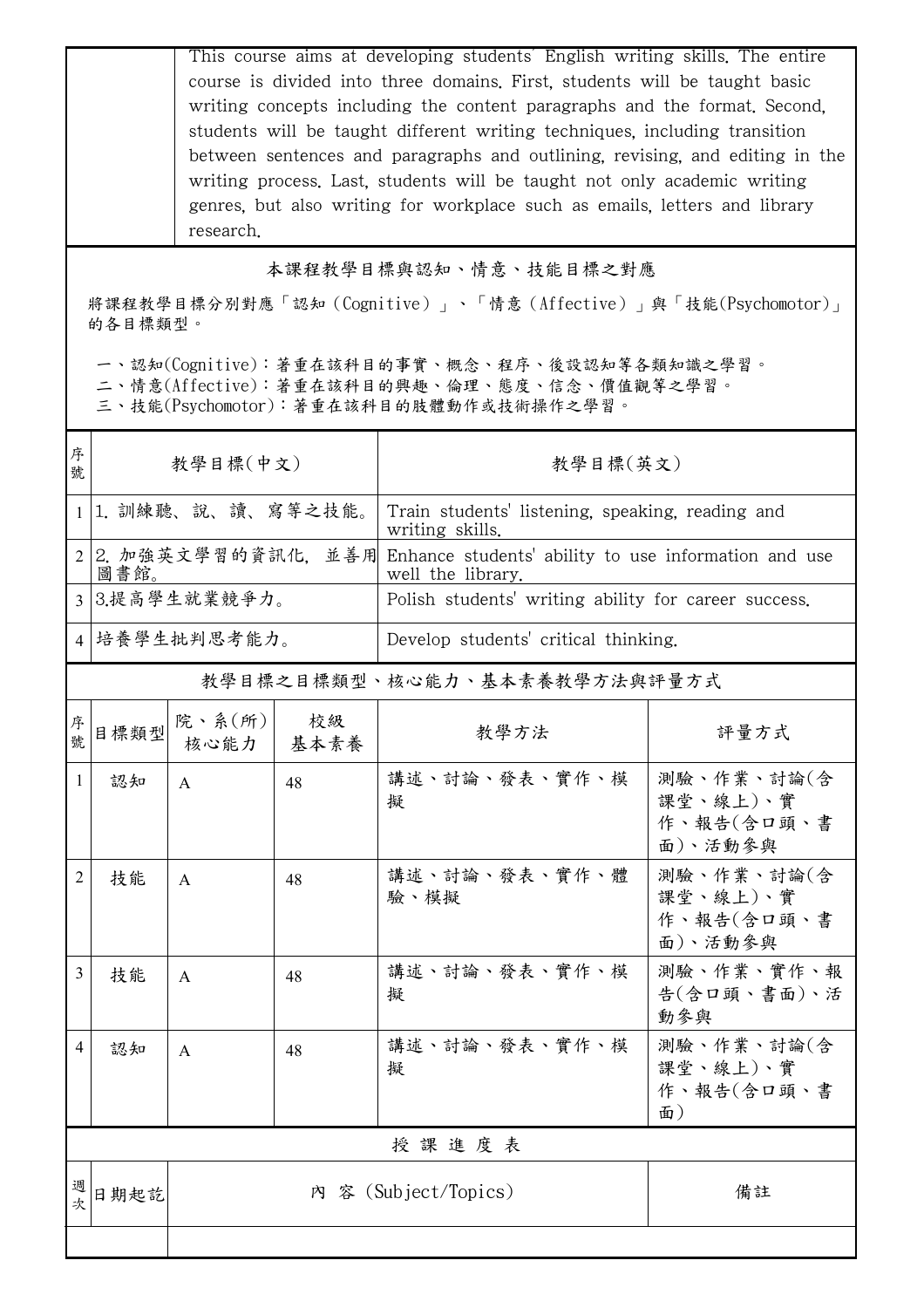|                | $108/09/09$ ~<br>108/09/15                                        | Unit 1-"Introduction to Paragraphs"                                                                                                                                                                                                                                                                                           |  |
|----------------|-------------------------------------------------------------------|-------------------------------------------------------------------------------------------------------------------------------------------------------------------------------------------------------------------------------------------------------------------------------------------------------------------------------|--|
| $\overline{c}$ | $108/09/16$ ~<br>108/09/22                                        | Unit 1-"Introduction to Paragraphs"                                                                                                                                                                                                                                                                                           |  |
| 3              | $108/09/23$ ~<br>108/09/29                                        | Unit 1-"Introduction to Paragraphs""                                                                                                                                                                                                                                                                                          |  |
| 4              | $108/09/30$ ~<br>108/10/06                                        | Unit 2-"Five Elements of Good Writing"                                                                                                                                                                                                                                                                                        |  |
| 5              | $108/10/07$ ~<br>108/10/13                                        | Unit 2-"Five Elements of Good Writing"                                                                                                                                                                                                                                                                                        |  |
| 6              | $108/10/14$ ~<br>108/10/20                                        | Unit 3 <sup>-"</sup> Types of Paragraphs"                                                                                                                                                                                                                                                                                     |  |
| 7              | $108/10/21$ ~<br>108/10/27                                        | Unit 3-"Types of Paragraphs"                                                                                                                                                                                                                                                                                                  |  |
| 8              | $108/10/28$ ~<br>108/11/03                                        | Unit 4-"Descriptive Essays: Moving from Paragraph<br>to Essay                                                                                                                                                                                                                                                                 |  |
| $\mathbf Q$    | $108/11/04$ ~<br>108/11/10                                        | Unit 4-"Descriptive Essays: Moving from Paragraph<br>to Essay                                                                                                                                                                                                                                                                 |  |
| 10             | $108/11/11$ ~<br>108/11/17                                        | 期中考試週                                                                                                                                                                                                                                                                                                                         |  |
| 11             | $108/11/18$ ~<br>Additional Genre: Narrative Writing<br>108/11/24 |                                                                                                                                                                                                                                                                                                                               |  |
| 12             | $108/11/25$ ~<br>Additional Genre: Narrative Writing<br>108/12/01 |                                                                                                                                                                                                                                                                                                                               |  |
| 13             | $108/12/02$ ~<br>108/12/08                                        | Unit 5 <sup>-"</sup> Comparison Essays"                                                                                                                                                                                                                                                                                       |  |
| 14             | $108/12/09$ ~<br>108/12/15                                        | Unit 5-"Comparison Essays"                                                                                                                                                                                                                                                                                                    |  |
| 15             | $108/12/16$ ~<br>108/12/22                                        | Presentation: Genres                                                                                                                                                                                                                                                                                                          |  |
| 16             | $108/12/23$ ~<br>108/12/29                                        | Presentation: Genres                                                                                                                                                                                                                                                                                                          |  |
| 17             | $108/12/30$ ~<br>109/01/05                                        | Review                                                                                                                                                                                                                                                                                                                        |  |
| 18             | $109/01/06$ ~<br>109/01/12                                        | 期末考試週(本學期期末考試日期為:109/1/3-109/1/9)                                                                                                                                                                                                                                                                                             |  |
| 修課應<br>注意事項    |                                                                   | A.Class attendance, preparation and participation<br>B. Satisfactory completion of all assignments<br>C. No cellphone use unless it is requested                                                                                                                                                                              |  |
| 教學設備           |                                                                   | 電腦、投影機                                                                                                                                                                                                                                                                                                                        |  |
| 教科書與<br>教材     |                                                                   | Textbook—Keith S. Folse, Elena Vestri Solomon, and David Clabeaux. From<br>Great Paragraphs to Great Essays, 4th Edition, Heinle Cengage Learning.<br>Handouts                                                                                                                                                                |  |
| 參考文獻           |                                                                   | Step-By-Step Writing: A Standards-Based Approach. (Book II). CA: Thomson<br>Heinle. (學海文化代理)<br>Stephen McDonald & William Salomone. (2004). The Writer's Response:<br>A Reading-Based Approach to College Writing. (書林代理)<br>Corpus: http://193.133.140.102/JustTheWord/<br>Online writing: $http://owl.english.purdue.edu/$ |  |